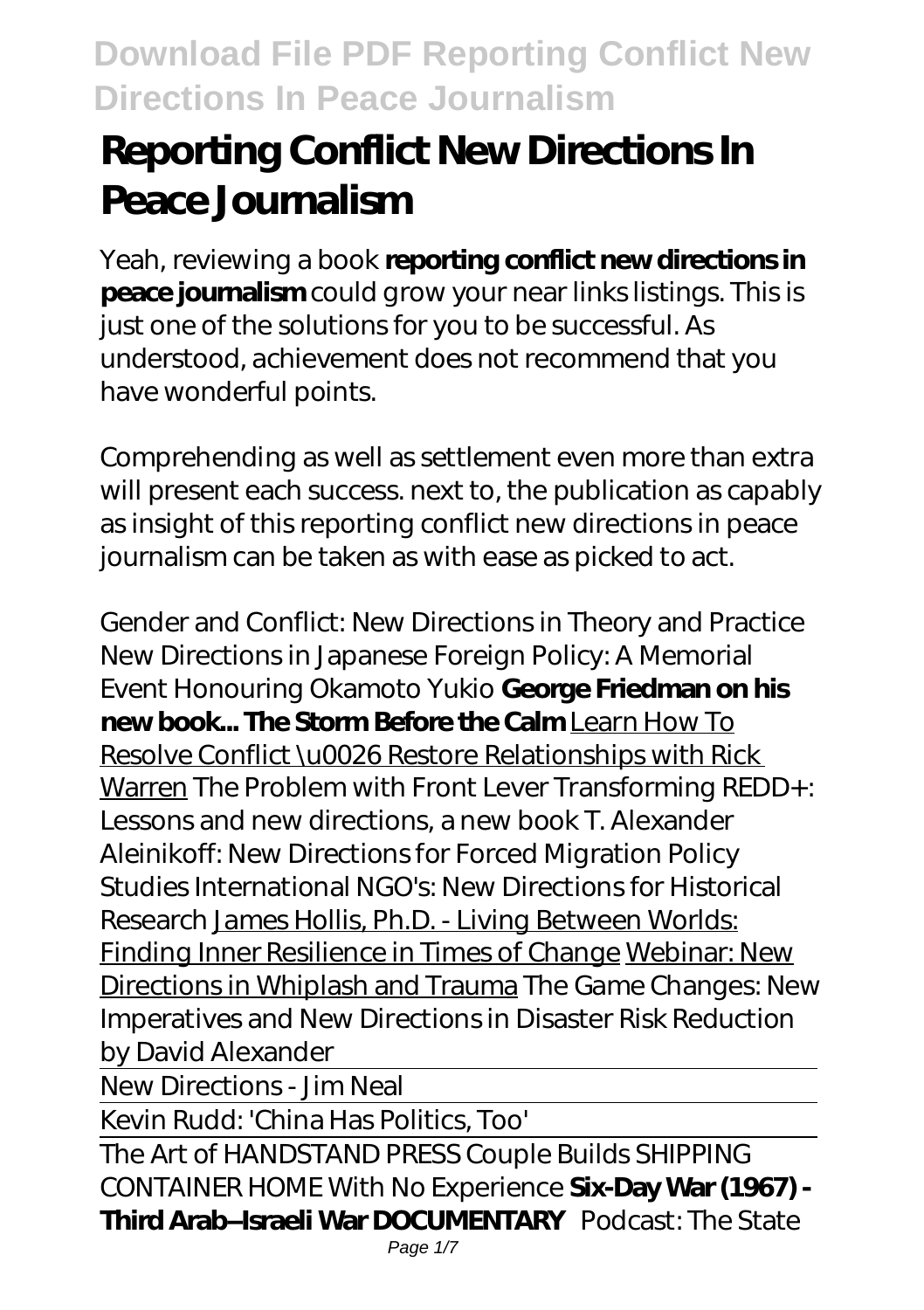of the Middle East Amidst US-Iran Tensions George Friedman, Storm Before the Calm: America' s Discord, the Coming Crisis, \u0026 Triumph Beyond Top 10 Terms Project Managers Use A Lecture by Dr. Johan Galtung (A Principal Founder of the Discipline of Peace and Conflict Studies) *Disunited Nations - Who Wins Or Loses When Global Order Breaks Down? Lessons Learned in Project Management | Johanna Rothman | Better Software West* The Gulf Conflict Part 2 - Preparation for War *Best Practices in Project Management: Coping with Conflict* Same Dynamics, **New Directions:** 

Peter Zeihan | Disunited Nations: The Scramble for Power in an Ungoverned World American West History: 1. Turner's Thesis *New Directions in Networked Systems Design - Session 2* Expansion and Consequences: Crash Course European History #5 Treason of the intellectuals, with Peter **Boghossian** 

Reporting Conflict New Directions In Reporting Conflict: New Directions in Peace Journalism (New Approaches to Peace and Conflict) by Jake Lynch (Author), Johan Galtung (Author) ISBN-13: 978-0702237676. ISBN-10: 0702237671. Why is ISBN important? ISBN. This barcode number lets you verify that you're getting exactly the right version or edition of a book.

Reporting Conflict: New Directions in Peace Journalism ... Chapter 1 Reporting conflict: the low road and the high 1. Chapter 2 Putting practice into theory 25. Chapter 3 Controversies: objectivity, balance, truth and ethics 50. Chapter 4 Reporting conflict around the world 64. Chapter 5 Reporting 9/11 and 10/07 95. Chapter 6 Democracy, the war on Iraq and the British media 127. Chapter 7 Media ...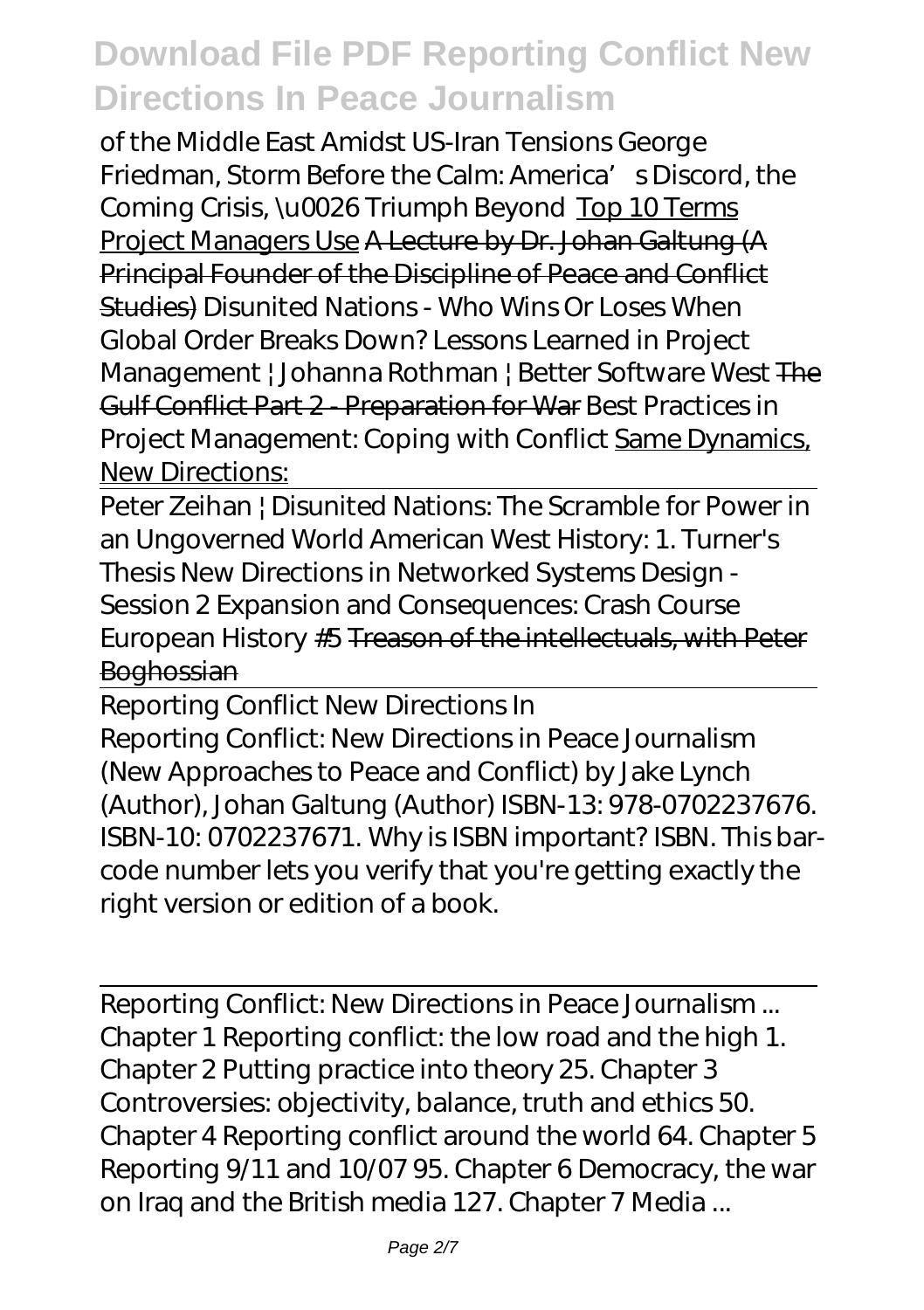Reporting Conflict: New Directions in Peace Journalism by ... Reporting Conflict: New Directions in Peace Journalism New approaches to peace and conflict: Authors: Jake Lynch, Johan Galtung: Edition: reprint: Publisher: University of Queensland Press, 2010....

Reporting Conflict: New Directions in Peace Journalism ... Reporting Conflict: New Directions in Peace Journalism: New Approaches to Peace and Conflict by. Jake Lynch, Johan Galtung. 4.17 · Rating details · 6 ratings · 1 review Journalists control our access to news. By pitching stories from particular angles, media set the agenda for public debate. In Reporting Conflict, Jake Lynch and Johan ...

Reporting Conflict: New Directions in Peace Journalism ... Reporting Conflict: New Directions in Peace Journalism (New Approaches to Peace and Conflict) by Lynch, Jake; Galtung, Johan and a great selection of related books, art and collectibles available now at AbeBooks.com.

9780702237676 - Reporting Conflict: New Directions in ... Review: Reporting Conflict: New Directions in Peace Journalism. Mirjam Gollmitzer. Media International Australia 2010 136: 1, 203-204 Download Citation. If you have the appropriate software installed, you can download article citation data to the citation manager of your choice. Simply select your manager software from the list below and click ...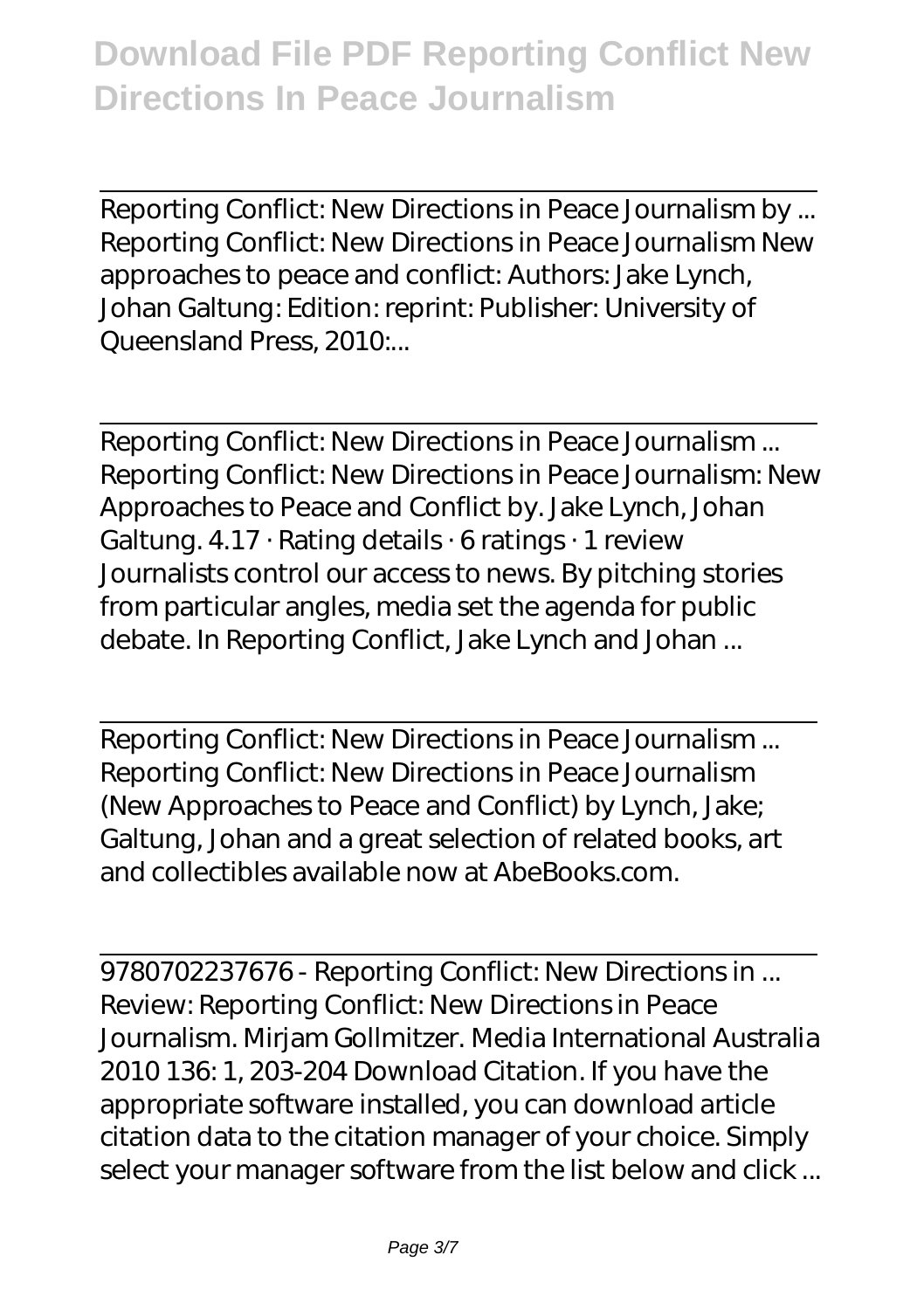Review: Reporting Conflict: New Directions in Peace ... directions, in, peace, journalism Created Date: 10/18/2020 1:27:37 AM Reporting Conflict New Directions In Peace Journalism Reporting Conflict: New Directions in Peace Journalism (New Approaches to Peace and Conflict) by Lynch, Jake; Galtung, Johan and a great selection of related books, art and collectibles available now at AbeBooks.com. 9780702237676 - Reporting Conflict: New Directions in ... Reporting Conflict: New Directions in Peace

Reporting Conflict New Directions In Peace Journalism An international, interdisciplinary group ISBN:0742536432 328 pages Reporting Conflict: New Directions in Peace Journalism pdf Apr 28, 1996 Political Science Johan Galtung, one of the founders of modern peace studies, provides a wide-ranging panorama of the ideas, theories and assumptions on which the study of peace is based. The Peace by Peaceful Means Johan Galtung ISBN:0803975112 Peace and Conflict, Development and Civilization 280 pages Journalism.

Reporting Conflict: New Directions in Peace Journalism Reporting Conflict:New directions in peace journalismby Jake Lynch Johan Galtung. In Reporting Conflict, Jake Lynch and Johan Galtung challenge reporters to tell the real story of conflicts around the world. A\$39.95.

Reporting Conflict: New directions in peace journalism | UQP nalism and Reporting Conflict: New Directions in Peace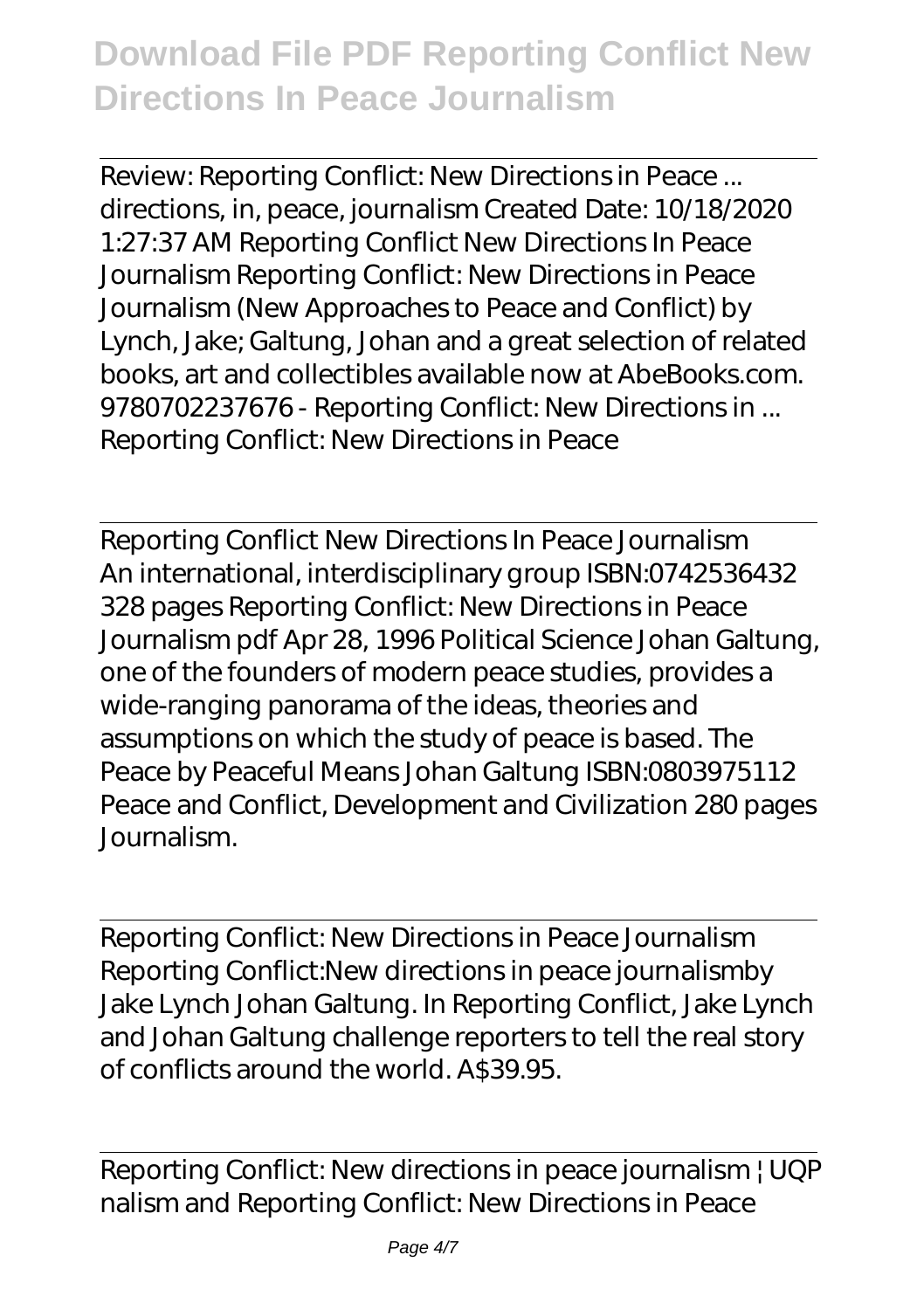Journalism. Peace journalism has been criticized for being biased and is often misunderstood as peace advocacy lack ing objectivity. But Jake Lynch, a British reporter who has worked for the BBC, Sky News and The Independent, says the idea of objectivity needs to be reconsidered.

How media reporting affects wars and conflicts Reporting Conflict New Directions In Peace Journalism directions in peace journalism that we will no question offer. It is not all but the costs. It's nearly what you compulsion currently. This reporting conflict new directions in peace journalism, as one of the most effective sellers here will completely be in the middle of the best options to review.

Reporting Conflict New Directions In Peace Journalism New Directions provides the flexibility to add the mental and behavioral health elements you need to complete your offering. We help our partners control costs, retain accounts and implement innovative solutions, derived from our critical expertise and decades of experience in the field.

Home | New Directions Behavioral Health Reporting Conflict: New Directions in Peace Journalism by Jake Lynch, 9780702237676, available at Book Depository with free delivery worldwide.

Reporting Conflict: New Directions in Peace Journalism ... Lynch, J. and Galtung, J. (2010) Reporting Conflict: New Directions in Peace Journalism. University of Queensland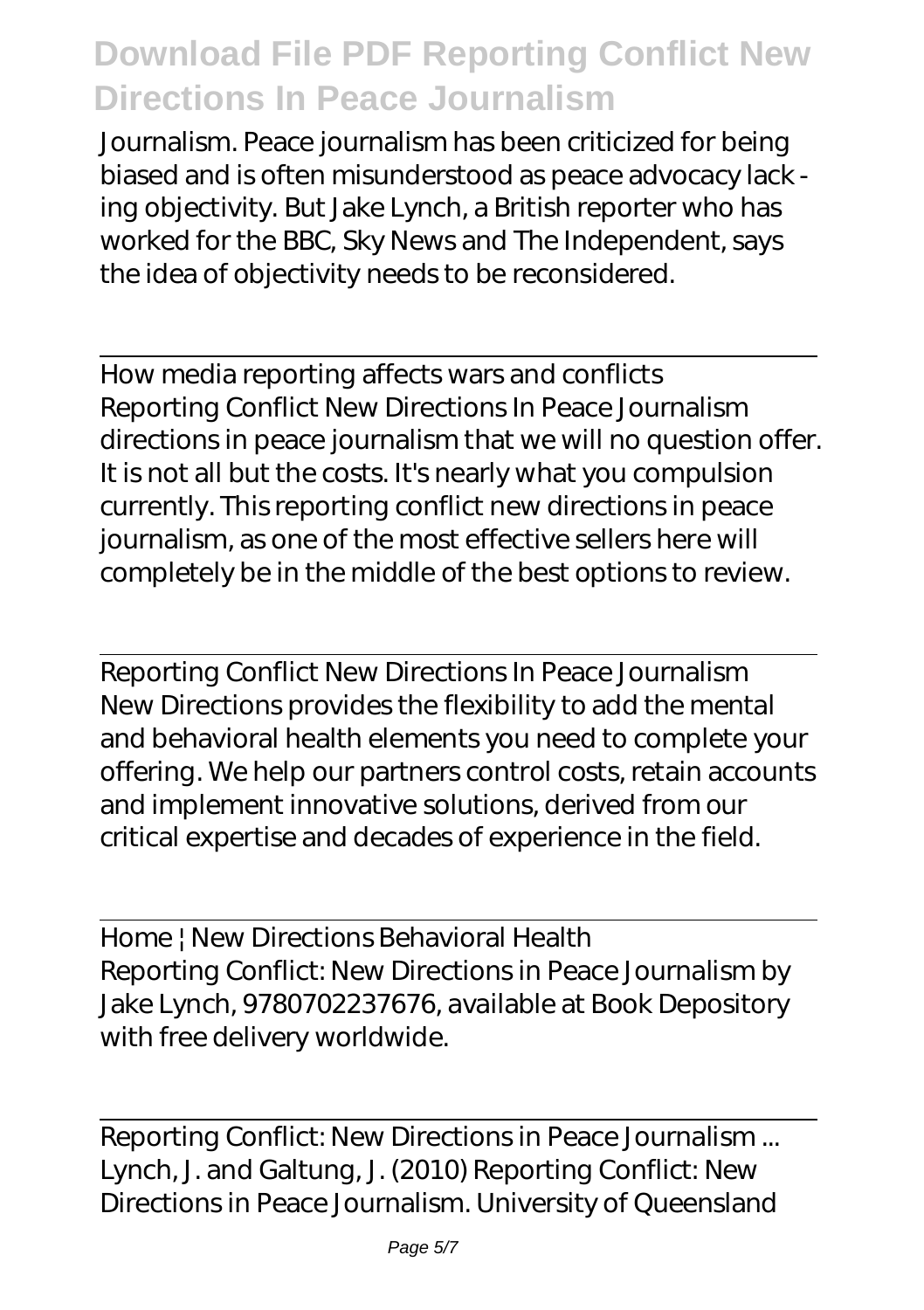Press, St Lucia. has been cited by the following article: TITLE: Can the Media Be Conflict Sensitive? An Analysis of Kenya and South Africa. AUTHORS: John Rabuogi Ahere

Lynch, J. and Galtung, J. (2010) Reporting Conflict New ... Reporting Conflict: New Directions in Peace Journalism Jake Lynch, Johan Galtung Introducing a compelling new series that offers leading international thinking on conflict and peacebuilding. Journalists control our access to news.

Reporting Conflict: New Directions in Peace Journalism by ... 2010, Reporting conflict : new directions in peace journalism / Jake Lynch and Johan Galtung UQP St Lucia, Qld. Wikipedia Citation. Please see Wikipedia's template documentation for further citation fields that may be required.

Reporting conflict : new directions in peace journalism ... New Directions is a 501(c)3 non-profit agency with a rich history going back more than 130 years, with a passion to foster resilient, self-reliant families and stable, loving environments for all children by promoting safe, respectful, responsible, and goal-directed behavior. We do this through our dedicated, caring staff and our treatment ...

New Directions Reporting Conflict: New Directions in Peace Journalism (New Approaches to Peace and Conflict) Jake Lynch, Johan Galtung Published by University of Queensland Press (2010)